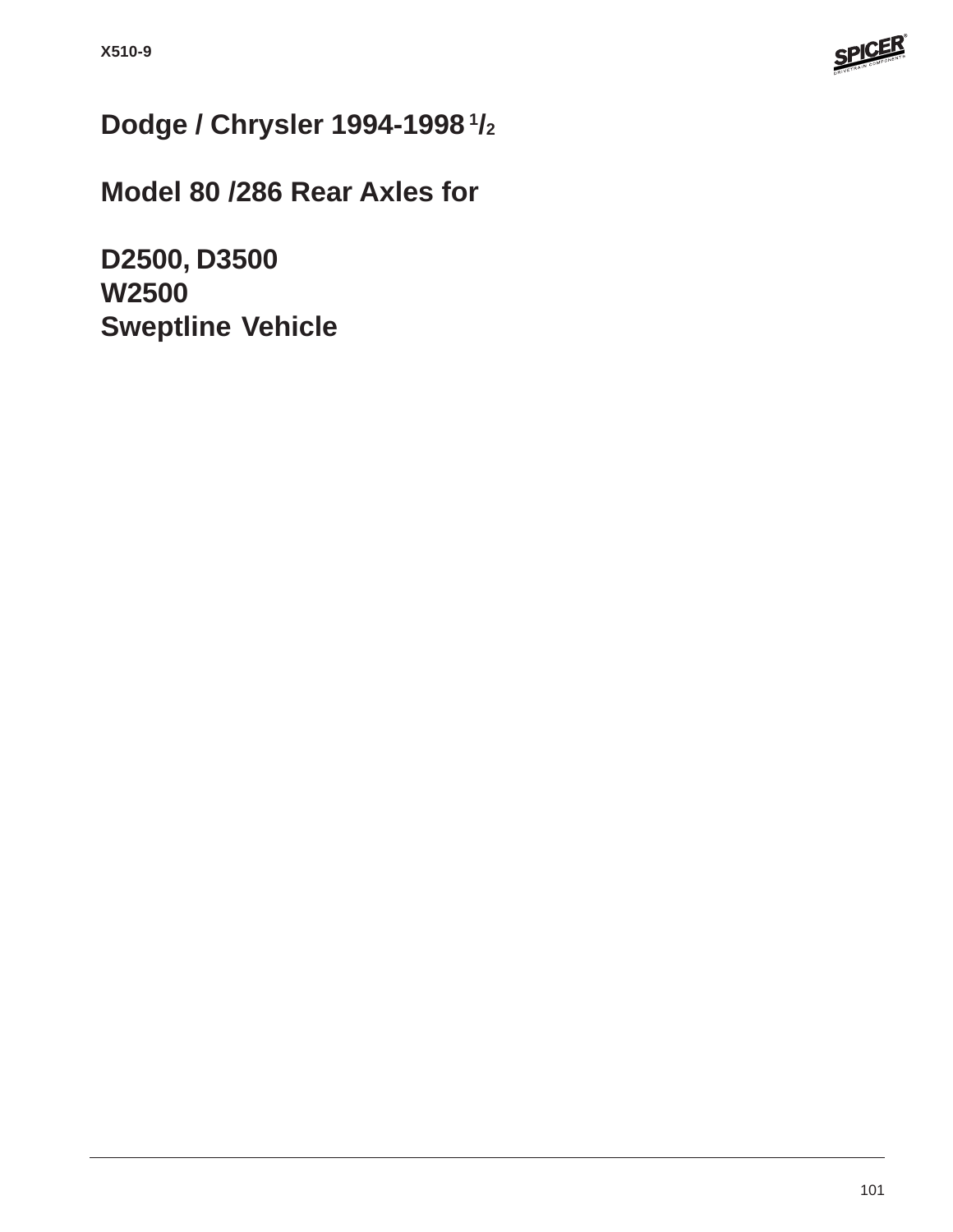

## **Exploded View Dodge Model 80 /286 Rear Axles**

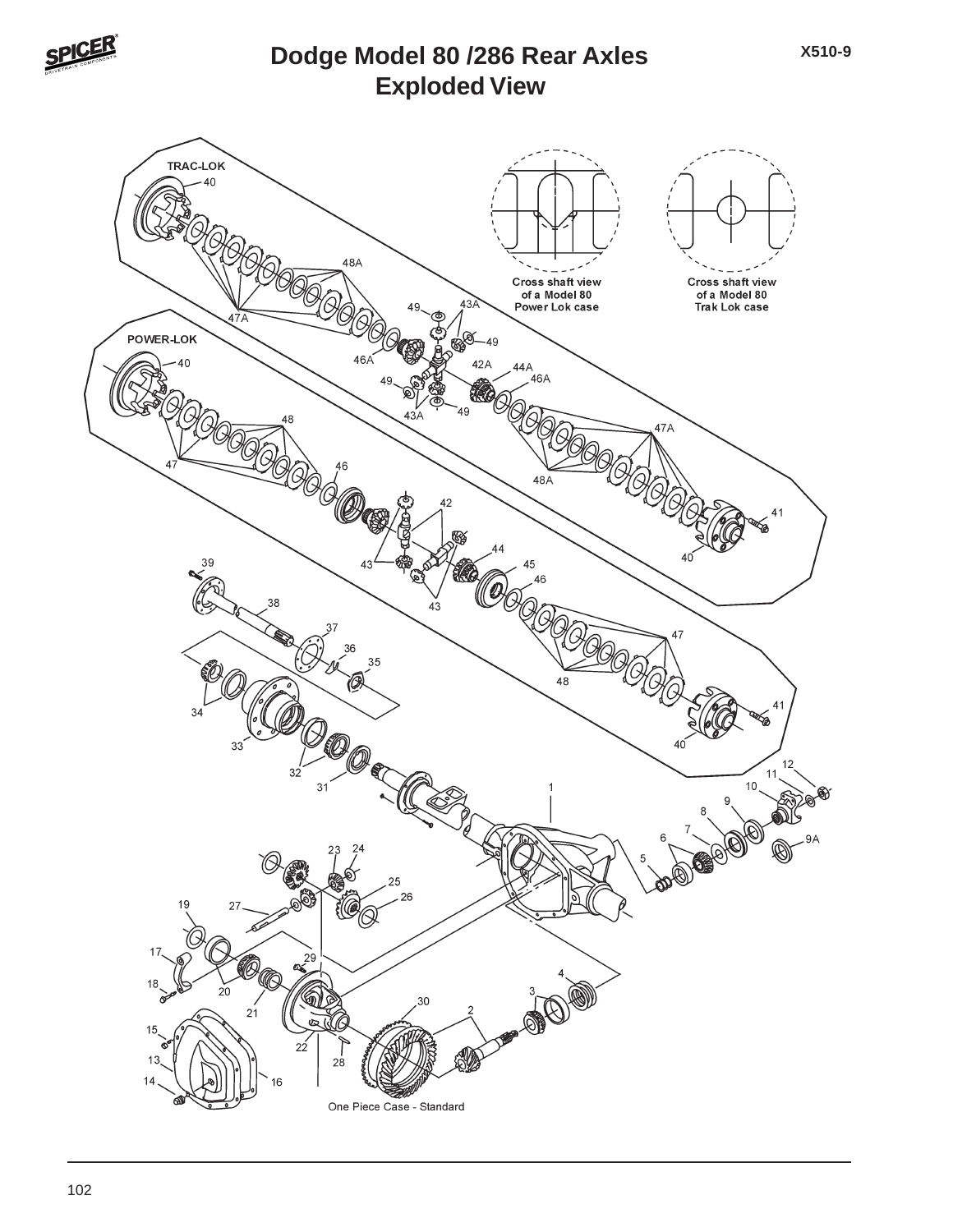### **Parts Listing Dodge Model 80 /286 Rear Axles**



| <b>ITEM</b><br>NO. | <b>PART</b><br><b>NUMBER</b> | <b>DESCRIPTION</b>                 |     | <b>PART</b><br><b>NUMBER</b> | <b>DESCRIPTION</b>                  |
|--------------------|------------------------------|------------------------------------|-----|------------------------------|-------------------------------------|
| $\mathbf{1}$       | $-^{(3)}$                    | Housing - Axle Service             | 26  | 34729                        | Thrustwasher - Differential Gear    |
| $\sqrt{2}$         | $-^{(1)}$                    | Drive Pinion & Gear Assembly       | 27  | 46640                        | Shaft - Differential                |
| 3                  | 707065X                      | KIT - Inner Pinion Bearing         | 28  | 47024                        | Lock - Differential Shaft           |
|                    | 707066X                      | PKG - Pinion Bearing Shim          | 29  | 42433                        | Bolt - Drive Gear                   |
|                    |                              | (inc items 4, 5, 11, 12)           | 30  | 42414                        | Tone Ring (ABS)                     |
|                    | 708036                       | PKG - Diff & Pinion Bearing Shim   | 31  | $-^{(2)}$                    | Seal - Hub                          |
|                    |                              | (inc items 4, 5, 11, 12, 21)       | 32  | $-^{(3)}$                    | KIT - Inner Wheel Bearing           |
| 4                  | $-$ (4)                      | Inner Pinion Shims                 | 33  | $-^{(3)}$                    | Hub Assembly                        |
|                    |                              | (see shim packages)                | 34  | $-^{(3)}$                    | KIT - Outer Wheel Bearing           |
| 5                  | $-$ (4)                      | <b>Outer Pinion Shims</b>          | 35  | $-^{(2)}$                    | Spindle Nut                         |
|                    |                              | (see shim packages)                | 36  | 46545                        | Locking Wedge                       |
| 6                  | 707064X                      | KIT - Outer Pinion Bearing         | 37  | 39697                        | Gasket                              |
| $\overline{7}$     | 42430                        | Thrustwasher - Bearing             | 38  | $-^{(1)}$                    | Shaft-Axle                          |
| 8                  | $-^{(2)}$                    | Seal - Pinion Oil                  | 39  | $-^{(2)}$                    | Flange Head Screw                   |
| 9                  | 231872                       | Seal - Deflector                   | 40  | $-^{(1)}$                    | Case - Differential (p/l / t/l)     |
| 10                 | 3-4-11081-1X                 | End Yoke Assembly (inc 9)          | 41  | 41610-1                      | Flange Head Screw                   |
| 11                 | 37104                        | Washer - Pinion Nut                | 42  | 070SS105                     | Shaft - Differential (p/l)          |
| 12                 | 37082                        | Pinion Nut                         | 42A | 47802                        | Shaft - Differential (t/l)          |
|                    | $-^{(2)}$                    | KIT - Carrier Cover                | 43  | 31040                        | Pinion - Differential (p/l)         |
|                    |                              | (inc items 13, 14, 15)             | 43A | 47798                        | Pinion - Differential (t/l)         |
| 13                 | $-^{(2)}$                    | <b>Carrier Cover</b>               | 44  | 46394                        | Gear - Differential (p/l)           |
| 14                 | 38637                        | Plug - Carrier Cover               | 44A | 47796                        | Gear - Differential (t/l)           |
| 15                 | 34822                        | <b>Bolt - Carrier Cover</b>        | 45  | 46395                        | Ring - Differential Gear (p/l)      |
| 16                 | 38615                        | RTV Silicone Sealant               |     | 701129X <sup>(5)</sup>       | $KIT - Disc 8$ Plate $(t/I)$        |
| 17                 | $-^{(3)}$                    | Differential Bearing Cap           |     | 702009 (5)                   | $KIT - Disc 8$ Plate (p/l)          |
| 18                 | 48632-1                      | Bolt - Differential Bearing Cap    | 46  | $- (4)$                      | Disc - Differential Dished (p/l)    |
| 19                 | 707069X                      | KIT - Outboard Bearing Spacer      | 46A | $- (4)$                      | Disc - Differential Dished (t/l)    |
| 20                 | 706070X                      | KIT - Differential Bearing         | 47  | $-$ (4)                      | Plate - Differential Pressure (p/l) |
| 21                 | 708035                       | PKG - Differential Bearing Shim    | 47A | $- (4)$                      | Plate - Differential Pressure (t/l) |
| 22                 | $-$ (1)                      | Case - Differential (std)          | 48  | $-$ (4)                      | Disc - Differential Clutch (p/l)    |
| 23                 | 42413                        | Pinion - Differential (std)        | 48A | $- (4)$                      | Disc - Differential Clutch (t/l)    |
| 24                 | 35082                        | Thrustwasher - Differential Pinion | 49  |                              | Thrustwasher - Pinion Diff (t/l)    |
| 25                 | 42411                        | Gear - Differential (std)          |     |                              |                                     |
|                    |                              |                                    |     |                              |                                     |
|                    |                              |                                    |     |                              |                                     |
|                    |                              |                                    |     |                              |                                     |
|                    |                              |                                    |     |                              |                                     |
|                    |                              |                                    |     |                              |                                     |
|                    |                              |                                    |     |                              |                                     |
|                    |                              |                                    |     |                              |                                     |
|                    |                              |                                    |     |                              |                                     |
|                    |                              |                                    |     |                              |                                     |
|                    |                              |                                    |     |                              |                                     |
|                    |                              |                                    |     |                              |                                     |
|                    |                              |                                    |     |                              |                                     |
|                    |                              |                                    |     |                              |                                     |
|                    |                              |                                    |     |                              |                                     |
|                    |                              |                                    |     |                              |                                     |
|                    |                              |                                    |     |                              |                                     |
|                    |                              |                                    |     |                              |                                     |
|                    |                              |                                    |     |                              |                                     |

(1) See "Bill of Material Table" on next page

(2) See "Variable Parts Table" within this section

- (3) Contact Vehicle Manufacturer
- (4) Not Sold Separately

(5) Service Power Lok ratios 3.54 Case Assembly or Case Kit with 708054 Trak Lok Service Power Lok ratios 4.10 Case Assembly or Case Kit with 708052 Trak Lok The 708054 & 708052 Trak Lok uses 708051 Inner Parts Kit Note: See cross shaft view illustration on previous page for the difference between a Power Lok and a Trak Lok case.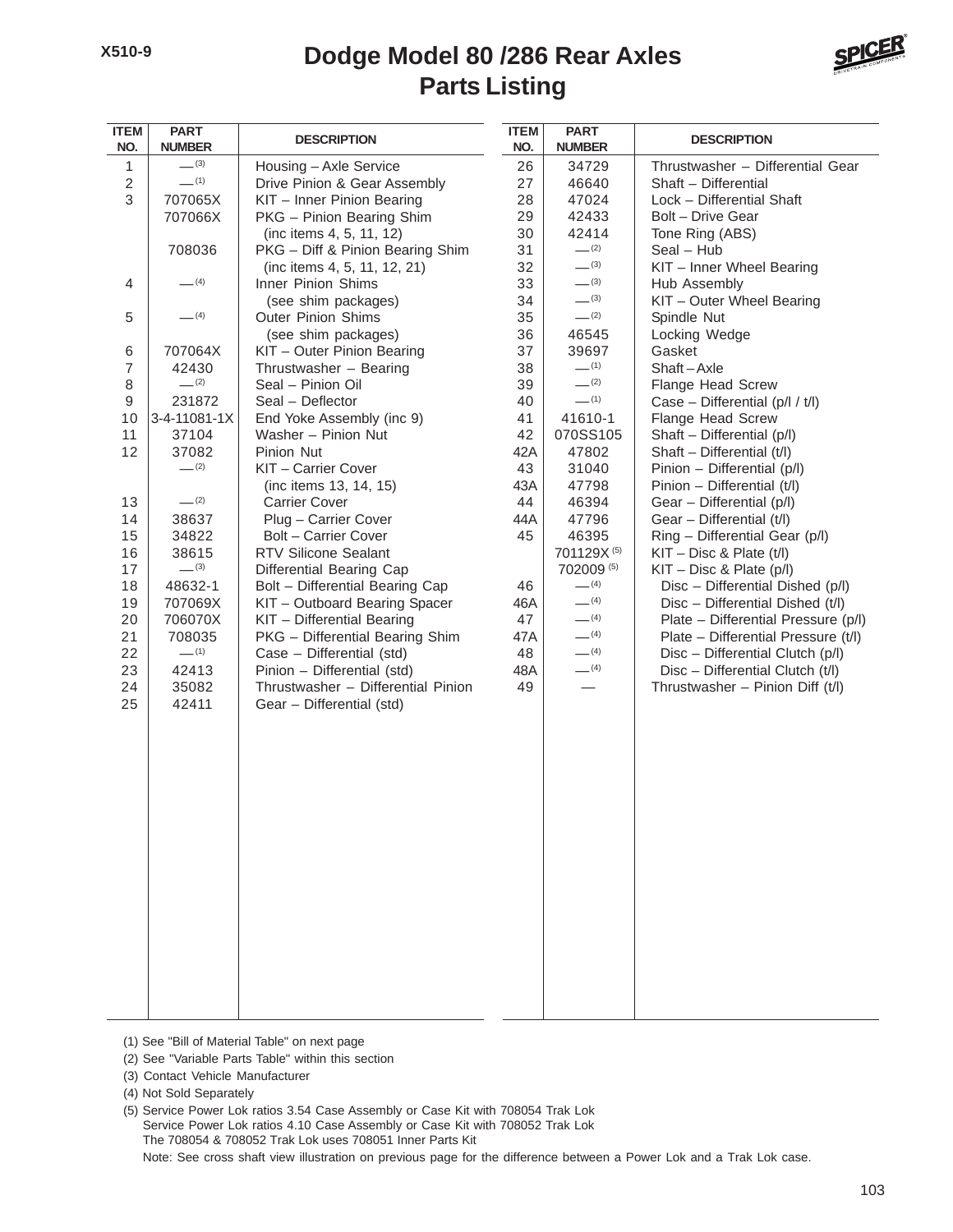

| <b>Differential</b><br><b>Right Hand</b><br><b>Bill of</b><br>Diff.<br>Ring Gear &<br>Ratio                                                       | Shaft & Joint Assy.<br><b>Left Hand</b> |  |  |  |  |  |  |  |  |
|---------------------------------------------------------------------------------------------------------------------------------------------------|-----------------------------------------|--|--|--|--|--|--|--|--|
|                                                                                                                                                   |                                         |  |  |  |  |  |  |  |  |
| Case Assy. Kit <sup>(8)</sup><br>Case Kit<br><b>Inner Parts Kit</b><br>Pinion Kit <sup>(7)</sup><br>Shaft Assy.<br><b>Material</b><br><b>Type</b> | Shaft Assy.                             |  |  |  |  |  |  |  |  |
| 1994-95 1/2 D2500 w/ABS                                                                                                                           |                                         |  |  |  |  |  |  |  |  |
| 605595-1<br>3.54<br>708028<br>707063X<br>Standard<br>708026-1<br>708027<br>45553-1                                                                | 45553-1                                 |  |  |  |  |  |  |  |  |
| 605595-2<br>Powr Lok<br>3.54<br>708026-1<br>708029 (9)<br>708030(9)<br>707358X(9)<br>45553-1                                                      | 45553-1                                 |  |  |  |  |  |  |  |  |
| 4.10<br>605595-3<br>Standard<br>708026-2<br>708031<br>708032<br>707063X<br>45553-1                                                                | 45553-1                                 |  |  |  |  |  |  |  |  |
| 605595-6<br>Standard<br>3.54<br>708026-1<br>708027<br>708028<br>707063X<br>45553-1                                                                | 45553-1                                 |  |  |  |  |  |  |  |  |
| 708032<br>605595-8<br>Standard<br>4.10<br>708026-2<br>708031<br>707063X<br>45553-1                                                                | 45553-1                                 |  |  |  |  |  |  |  |  |
| 708029(9)<br>708030(9)<br>3.54<br>708026-1<br>707358X <sup>(9)</sup><br>605595-10<br>Powr Lok<br>45553-1                                          | 45553-1                                 |  |  |  |  |  |  |  |  |
| 605595-11<br>4.10<br>708026-2<br>708033(9)<br>708034(9)<br>707358X <sup>(9)</sup><br>45553-1<br>Powr Lok                                          | 45553-1                                 |  |  |  |  |  |  |  |  |
| 1994-95 1/2 D3500 w/ABS                                                                                                                           |                                         |  |  |  |  |  |  |  |  |
| 3.54<br>605593-1<br>Standard<br>708026-1<br>708027<br>708028<br>707063X<br>45553-2                                                                | 45553-2                                 |  |  |  |  |  |  |  |  |
| 605593-2<br>3.54<br>708026-1<br>708029(9)<br>708030(9)<br>707063X<br>Powr Lok<br>45553-2                                                          | 45553-2                                 |  |  |  |  |  |  |  |  |
| 605593-3<br>4.10<br>708026-2<br>708031<br>708032<br>707063X<br>45553-2<br>Standard                                                                | 45553-2                                 |  |  |  |  |  |  |  |  |
| 4.10<br>605593-8<br>Standard<br>708026-2<br>708031<br>708032<br>707063X<br>45553-2                                                                | 45553-2                                 |  |  |  |  |  |  |  |  |
| 605593-9<br>Standard<br>3.54<br>708026-1<br>708027<br>708028<br>707063X<br>45553-2                                                                | 45553-2                                 |  |  |  |  |  |  |  |  |
| 605593-12<br>Standard<br>4.10<br>708026-2<br>708031<br>708032<br>707063X<br>45553-2                                                               | 45553-2                                 |  |  |  |  |  |  |  |  |
| 605593-13<br>3.54<br>708026-1<br>708029(9)<br>708030(9)<br>707358X(9)<br>45553-2<br>Powr Lok                                                      | 45553-2                                 |  |  |  |  |  |  |  |  |
| 4.10<br>605593-14<br>Powr Lok<br>708026-2<br>708033(9)<br>708034(9)<br>707358X <sup>(9)</sup><br>45553-2                                          | 45553-2                                 |  |  |  |  |  |  |  |  |
| 1994-95 1/2 D3500 & W3500 w/ABS                                                                                                                   |                                         |  |  |  |  |  |  |  |  |
| 605594-1<br>708026-1<br>708027<br>708028<br>707063X<br>Standard<br>3.54<br>45553-3                                                                | 45553-3                                 |  |  |  |  |  |  |  |  |
| 708029(9)<br>708030(9)<br>605594-2<br>3.54<br>708026-1<br>707358X(9)<br>45553-3<br>Powr Lok                                                       | 45553-3                                 |  |  |  |  |  |  |  |  |
| 605594-3<br>4.10<br>708026-2<br>708031<br>708032<br>707063X<br>45553-3<br>Standard                                                                | 45553-3                                 |  |  |  |  |  |  |  |  |
| 605594-7<br>3.54<br>708026-1<br>708027<br>708028<br>707063X<br>Standard<br>45553-3                                                                | 45553-3                                 |  |  |  |  |  |  |  |  |
| 605594-9<br>Standard<br>4.10<br>708026-2<br>708031<br>708032<br>707063X<br>45553-3                                                                | 45553-3                                 |  |  |  |  |  |  |  |  |
| 708029(9)<br>605594-11<br>3.54<br>708026-1<br>708030(9)<br>707358X(9)<br>Powr Lok<br>45553-3                                                      | 45553-3                                 |  |  |  |  |  |  |  |  |
| 605594-12<br>4.10<br>708026-2<br>708034(9)<br>Powr Lok<br>708033(9)<br>707358X(9)<br>45553-3                                                      | 45553-3                                 |  |  |  |  |  |  |  |  |
| 1994-95 1/2 W2500 w/ABS                                                                                                                           |                                         |  |  |  |  |  |  |  |  |
| 605596-1<br>707063X<br>45553-1<br>Standard<br>3.54<br>708026-1<br>708027<br>708028                                                                | 45553-1                                 |  |  |  |  |  |  |  |  |
| 708029(9)<br>708030(9)<br>605596-2<br>Powr Lok<br>3.54<br>708026-1<br>707358X(9)<br>45553-1                                                       | 45553-1                                 |  |  |  |  |  |  |  |  |
| 605596-3<br>4.10<br>708026-2<br>708031<br>708032<br>707063X<br>45553-1<br>Standard                                                                | 45553-1                                 |  |  |  |  |  |  |  |  |
| Standard<br>3.54<br>708026-1<br>708027<br>708028<br>707063X<br>605596-6<br>45553-1                                                                | 45553-1                                 |  |  |  |  |  |  |  |  |
| 605596-8<br>4.10<br>708026-2<br>708031<br>708032<br>707063X<br>Standard<br>45553-1                                                                | 45553-1                                 |  |  |  |  |  |  |  |  |
| 3.54<br>605596-10<br>708026-1<br>708029(9)<br>708030(9)<br>707358X <sup>(9)</sup><br>45553-1<br>Powr Lok                                          | 45553-1                                 |  |  |  |  |  |  |  |  |
| 708033(9)<br>605596-11<br>4.10<br>708026-2<br>708034(9)<br>707358X(9)<br>45553-1<br>Powr Lok                                                      | 45553-1                                 |  |  |  |  |  |  |  |  |
| 1994-95 1/2 W3500 w/ABS                                                                                                                           |                                         |  |  |  |  |  |  |  |  |
| 605592-1<br>Standard<br>708027<br>708028<br>707063X<br>3.54<br>708026-1<br>45553-2                                                                | 45553-2                                 |  |  |  |  |  |  |  |  |
| 708029(9)<br>708030(9)<br>707358X(9)<br>605592-2<br>Powr Lok<br>3.54<br>708026-1<br>45553-2                                                       | 45553-2                                 |  |  |  |  |  |  |  |  |
| 605592-3<br>4.10<br>708026-2<br>708031<br>708032<br>707063X<br>Standard<br>45553-2                                                                | 45553-2                                 |  |  |  |  |  |  |  |  |
| 605592-8<br>4.10<br>708031<br>708032<br>707063X<br>Standard<br>708026-2<br>45553-2                                                                | 45553-2                                 |  |  |  |  |  |  |  |  |
| 605592-9<br>Standard<br>3.54<br>708026-1<br>708027<br>708028<br>707063X<br>45553-2                                                                | 45553-2                                 |  |  |  |  |  |  |  |  |
| 605592-12<br>Standard<br>708031<br>708032<br>4.10<br>708026-2<br>707063X<br>45553-2                                                               | 45553-2                                 |  |  |  |  |  |  |  |  |
| 708029(9)<br>708026-1<br>708030(9)<br>707358X <sup>(9)</sup><br>605592-13<br>Powr Lok<br>3.54<br>45553-2                                          | 45553-2                                 |  |  |  |  |  |  |  |  |
| 708034(9)<br>4.10<br>708026-2<br>708033(9)<br>707358X <sup>(9)</sup><br>605592-14<br>Powr Lok<br>45553-2                                          | 45553-2                                 |  |  |  |  |  |  |  |  |
| 1995-97 Sweptline Vehicle                                                                                                                         |                                         |  |  |  |  |  |  |  |  |
| 605718-1<br>Standard<br>708026-1<br>708027<br>708028<br>707063X<br>3.54<br>45553-2                                                                | 45553-2                                 |  |  |  |  |  |  |  |  |
| 708026-1<br>708029(9)<br>708030(9)<br>605718-2<br>Powr Lok<br>3.54<br>707358X <sup>(9)</sup><br>45553-2                                           | 45553-2                                 |  |  |  |  |  |  |  |  |
| 4.10<br>708026-2<br>708031<br>708032<br>605718-3<br>Standard<br>707063X<br>45553-2                                                                | 45553-2                                 |  |  |  |  |  |  |  |  |
| 605718-4<br>Powr Lok<br>4.10<br>708026-2<br>708033(9)<br>708034(9)<br>707358X(9)<br>45553-2                                                       | 45553-2                                 |  |  |  |  |  |  |  |  |

(7) See Ring Gear & Pinion Kits in XGI Catalog for ratio & tooth combinations.

(8) See Differential Case Assy Kits in XGI Catalog for spline data & ratios.

(9) Service Power Lok ratios 3.54 Case Assembly or Case Kit with 708054 Trak Lok. Service Power Lok ratios 4.10 Case Assembly or Case Kit with 708052 Trak Lok.

The 708054 & 708052 Trak Lok uses 708051 Inner Parts Kit.

Note: See cross shaft view illustration on previous page for the difference between a Power Lok and a Trak Lok case.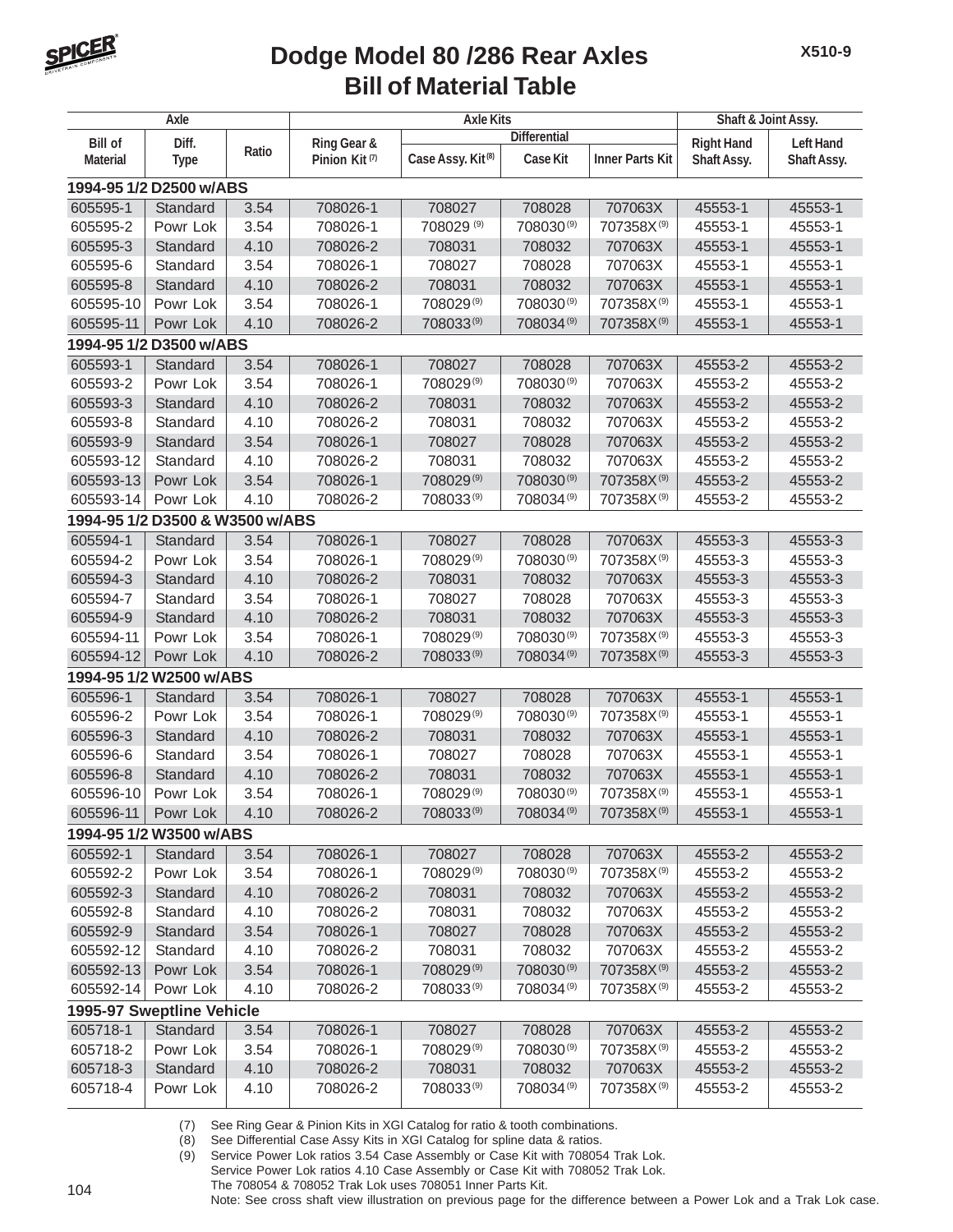

| Axle                    |                                 |             |                           | <b>Axle Kits</b>              | Shaft & Joint Assy.   |                        |                  |             |  |
|-------------------------|---------------------------------|-------------|---------------------------|-------------------------------|-----------------------|------------------------|------------------|-------------|--|
| <b>Bill of</b><br>Diff. |                                 | Ring Gear & | <b>Differential</b>       |                               |                       | <b>Right Hand</b>      | <b>Left Hand</b> |             |  |
| <b>Material</b>         | <b>Type</b>                     | Ratio       | Pinion Kit <sup>(7)</sup> | Case Assy. Kit <sup>(8)</sup> | <b>Case Kit</b>       | <b>Inner Parts Kit</b> | Shaft Assy.      | Shaft Assy. |  |
| 1996-96 1/2 D2500       |                                 |             |                           |                               |                       |                        |                  |             |  |
| 605791-1                | Standard                        | 3.54        | 708026-1                  | 708027                        | 708028                | 707063X                | 45553-1          | 45553-1     |  |
| 605791-2                | Standard                        | 4.10        | 708026-2                  | 708031                        | 708032                | 707063X                | 45553-1          | 45553-1     |  |
| 605791-3                | Powr Lok                        | 3.54        | 708026-1                  | 708029(9)                     | 708030(9)             | 707358X(9)             | 45553-1          | 45553-1     |  |
| 605791-4                | Powr Lok                        | 4.10        | 708026-2                  | 708033(9)                     | 708034(9)             | 707358X <sup>(9)</sup> | 45553-1          | 45553-1     |  |
|                         | 1996-96 1/2 D3500 w/ABS         |             |                           |                               |                       |                        |                  |             |  |
| 605789-1                | Standard                        | 3.54        | 708026-1                  | 708027                        | 708028                | 707063X                | 45553-2          | 45553-2     |  |
| 605789-2                | Standard                        | 4.10        | 708026-2                  | 708031                        | 708032                | 707063X                | 45553-2          | 45553-2     |  |
| 605789-3                | Powr Lok                        | 3.54        | 708026-1                  | 708029(9)                     | 708030(9)             | 707358X <sup>(9)</sup> | 45553-2          | 45553-2     |  |
| 605789-4                | Powr Lok                        | 4.10        | 708026-2                  | 708033(9)                     | 708034(9)             | 707358X <sup>(9)</sup> | 45553-2          | 45553-2     |  |
| 605789-5                | Standard                        | 3.54        | 708026-1                  | 708027                        | 708028                | 707063X                | 45553-2          | 45553-2     |  |
| 605789-6                | Standard                        | 4.10        | 708026-2                  | 708031                        | 708032                | 707063X                | 45553-2          | 45553-2     |  |
| 605789-7                | Powr Lok                        | 3.54        | 708026-1                  | 708029(9)                     | 708030(9)             | 707358X(9)             | 45553-2          | 45553-2     |  |
| 605789-8                | Powr Lok                        | 4.10        | 708026-2                  | 708033(9)                     | 708034(9)             | 707358X <sup>(9)</sup> | 45553-2          | 45553-2     |  |
|                         | 1996-96 1/2 D3500 & W3500 w/ABS |             |                           |                               |                       |                        |                  |             |  |
| 605790-1                | Standard                        | 3.54        | 708026-1                  | 708027                        | 708028                | 707063X                | 45553-3          | 45553-3     |  |
| 605790-2                | Standard                        | 4.10        | 708026-2                  | 708031                        | 708032                | 707063X                | 45553-3          | 45553-3     |  |
| 605790-3                | Powr Lok                        | 3.54        | 708026-1                  | 708029(9)                     | 708030 <sup>(9)</sup> | 707358X <sup>(9)</sup> | 45553-3          | 45553-3     |  |
| 605790-4                | Powr Lok                        | 4.10        | 708026-2                  | 708033(9)                     | 708034(9)             | 707358X(9)             | 45553-3          | 45553-3     |  |
| 605790-5                | Standard                        | 3.54        | 708026-1                  | 708027                        | 708028                | 707063X                | 45553-3          | 45553-3     |  |
| 605790-6                | Standard                        | 4.10        | 708026-2                  | 708031                        | 708032                | 707063X                | 45553-3          | 45553-3     |  |
| 605790-7                | Powr Lok                        | 3.54        | 708026-1                  | 708029(9)                     | 708030(9)             | 707358X(9)             | 35553-3          | 35553-3     |  |
| 605790-8                | Powr Lok                        | 4.10        | 708026-2                  | 708033(9)                     | 708034(9)             | 707358X <sup>(9)</sup> | 45553-3          | 45553-3     |  |
| 1996-96 1/2 W3500       |                                 |             |                           |                               |                       |                        |                  |             |  |
| 605788-1                | Standard                        | 3.54        | 708026-1                  | 708027                        | 708028                | 707063X                | 45553-2          | 45553-2     |  |
| 605788-2                | Standard                        | 4.10        | 708026-2                  | 708031                        | 708032                | 707063X                | 45553-2          | 45553-2     |  |
| 605788-3                | Powr Lok                        | 3.54        | 708026-1                  | 708029(9)                     | 708030(9)             | 707358X(9)             | 45553-2          | 45553-2     |  |
| 605788-4                | Powr Lok                        | 4.10        | 708026-2                  | 708033(9)                     | 708034(9)             | 707358X(9)             | 45553-2          | 45553-2     |  |
| 605788-5                | Standard                        | 3.54        | 708026-1                  | 708027                        | 708028                | 707063X                | 45553-2          | 45553-2     |  |
| 605788-6                | Standard                        | 4.10        | 708026-2                  | 708031                        | 708032                | 707063X                | 45553-2          | 45553-2     |  |
| 605788-7                | Powr Lok                        | 3.54        | 708026-1                  | 708029(9)                     | 708030 <sup>(9)</sup> | 707358X <sup>(9)</sup> | 45553-2          | 45553-2     |  |
| 605788-8                | Powr Lok                        | 4.10        | 708026-2                  | 708033(9)                     | 708034(9)             | 707358X(9)             | 45553-2          | 45553-2     |  |
| 1996 1/2 D2500          |                                 |             |                           |                               |                       |                        |                  |             |  |
| 605792-1                | Standard                        | 3.54        | 708026-1                  | 708027                        | 708028                | 707063X                | 45553-1          | 45553-1     |  |
| 605792-2                | Standard                        | 4.10        | 708026-2                  | 708031                        | 708032                | 707063X                | 45553-1          | 45553-1     |  |
| 605792-3                | Powr Lok                        | 3.54        | 708026-1                  | 708029(9)                     | 708030(9)             | 707358X(9)             | 45553-1          | 45553-1     |  |
| 605792-4                | Powr Lok                        | 4.10        | 708026-2                  | 708033(9)                     | 708034(9)             | 707358X(9)             | 45553-1          | 45553-1     |  |
| 1997 D2500              |                                 |             |                           |                               |                       |                        |                  |             |  |
| 605905-1                | Standard                        | 3.54        | 708026-1                  | 708027                        | 708028                | 707063X                | 45553-1          | 45553-1     |  |
| 605905-2                | Powr Lok                        | 3.54        | 708026-1                  | 708029(9)                     | 708030(9)             | 707358X(9)             | 45553-1          | 45553-1     |  |
| 605905-3                | Standard                        | 4.10        | 708026-2                  | 708031                        | 708032                | 707063X                | 45553-1          | 45553-1     |  |
| 605905-4                | Powr Lok                        | 4.10        | 708026-2                  | 708033(9)                     | 708034(9)             | 707358X(9)             | 45553-1          | 45553-1     |  |
| 1997 W2500              |                                 |             |                           |                               |                       |                        |                  |             |  |
| 605906-1                | Standard                        | 3.54        | 708026-1                  | 708027                        | 708028                | 707063X                | 45553-1          | 45553-1     |  |
| 605906-2                | Powr Lok                        | 3.54        | 708026-1                  | 708029(9)                     | 708030(9)             | 707358X(9)             | 45553-1          | 45553-1     |  |
| 605906-3                | Standard                        | 4.10        | 708026-2                  | 708031                        | 708032                | 707063X                | 45553-1          | 45553-1     |  |
| 605906-4                | Powr Lok                        | 4.10        | 708026-2                  | 708033(9)                     | 708034(9)             | 707358X <sup>(9)</sup> | 45553-1          | 45553-1     |  |
|                         |                                 |             |                           |                               |                       |                        |                  |             |  |

(7) See Ring Gear & Pinion Kits in XGI Catalog for ratio & tooth combinations.

(8) See Differential Case Assy Kits in XGI Catalog for spline data & ratios.

(9) Service Power Lok ratios 3.54 Case Assembly or Case Kit with 708054 Trak Lok. Service Power Lok ratios 4.10 Case Assembly or Case Kit with 708052 Trak Lok. The 708054 & 708052 Trak Lok uses 708051 Inner Parts Kit. Note: See cross shaft view illustration on previous page for the difference between a Power Lok and a Trak Lok case.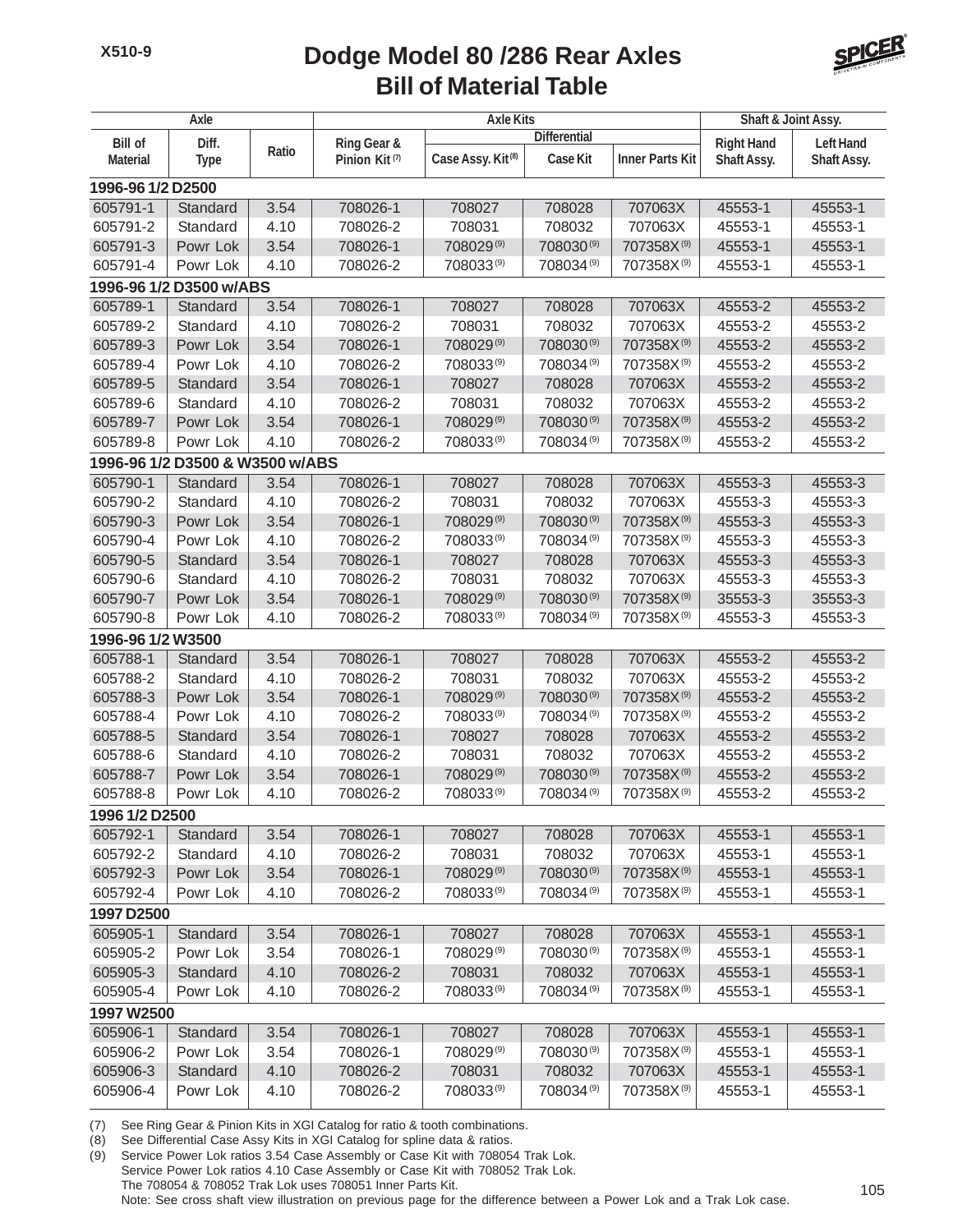

| Axle                     |                              |       | <b>Axle Kits</b>          |                               |                       |                        | Shaft & Joint Assy. |                  |  |
|--------------------------|------------------------------|-------|---------------------------|-------------------------------|-----------------------|------------------------|---------------------|------------------|--|
| <b>Bill of</b>           | Diff.                        |       | <b>Ring Gear &amp;</b>    |                               | <b>Differential</b>   |                        | <b>Right Hand</b>   | <b>Left Hand</b> |  |
| <b>Material</b>          | <b>Type</b>                  | Ratio | Pinion Kit <sup>(7)</sup> | Case Assy. Kit <sup>(8)</sup> | Case Kit              | <b>Inner Parts Kit</b> | Shaft Assy.         | Shaft Assy.      |  |
| 1997 D3500 w/ABS         |                              |       |                           |                               |                       |                        |                     |                  |  |
| 605903-1                 | Standard                     | 3.54  | 708026-1                  | 708027                        | 708028                | 707063X                | 45553-2             | 45553-2          |  |
| 605903-2                 | Powr Lok                     | 3.54  | 708026-1                  | 708029(9)                     | 708030(9)             | 707358X(9)             | 45553-2             | 45553-2          |  |
| 605903-3                 | Standard                     | 4.10  | 708026-2                  | 708031                        | 708032                | 707063X                | 45553-2             | 45553-2          |  |
| 605903-4                 | Powr Lok                     | 4.10  | 708026-2                  | 708033(9)                     | 708034(9)             | 707358X(9)             | 45553-2             | 45553-2          |  |
| 1997 D3500 & W3500 w/ABS |                              |       |                           |                               |                       |                        |                     |                  |  |
| 605904-1                 | Standard                     | 3.54  | 708026-1                  | 708027                        | 708028                | 707063X                | 45553-3             | 45553-3          |  |
| 605904-2                 | Powr Lok                     | 3.54  | 708026-1                  | 708029(9)                     | 708030 <sup>(9)</sup> | 707358X <sup>(9)</sup> | 45553-3             | 45553-3          |  |
| 605904-3                 | Standard                     | 4.10  | 708026-2                  | 708031                        | 708032                | 707063X                | 45553-3             | 45553-3          |  |
| 605904-4                 | Powr Lok                     | 4.10  | 708026-2                  | 708033(9)                     | 708034(9)             | 707358X(9)             | 45553-3             | 45553-3          |  |
| 1997 W3500               |                              |       |                           |                               |                       |                        |                     |                  |  |
| 605902-1                 | Standard                     | 3.54  | 708026-1                  | 708027                        | 708028                | 707063X                | 45553-2             | 45553-2          |  |
| 605902-2                 | Powr Lok                     | 3.54  | 708026-1                  | 708029(9)                     | 708030(9)             | 707358X(9)             | 45553-2             | 45553-2          |  |
| 605902-3                 | Standard                     | 4.10  | 708026-2                  | 708031                        | 708032                | 707063X                | 45553-2             | 45553-2          |  |
| 605902-4                 | Powr Lok                     | 4.10  | 708026-2                  | 708033(9)                     | 708034 <sup>(9)</sup> | 707358X <sup>(9)</sup> | 45553-2             | 45553-2          |  |
|                          | 1997 1/2 D3500 w/ABS         |       |                           |                               |                       |                        |                     |                  |  |
| 605976-1                 | Standard                     | 3.54  | 708026-1                  | 708027                        | 708028                | 707063X                | 45553-2             | 45553-2          |  |
| 605976-2                 | Powr Lok                     | 3.54  | 708026-1                  | 708029(9)                     | 708030(9)             | 707358X(9)             | 45553-2             | 45553-2          |  |
| 605976-3                 | Standard                     | 4.10  | 708026-2                  | 708031                        | 708032                | 707063X                | 45553-2             | 45553-2          |  |
| 605976-4                 | Powr Lok                     | 4.10  | 708026-2                  | 708033(9)                     | 708034(9)             | 707358X <sup>(9)</sup> | 45553-2             | 45553-2          |  |
|                          | 1997 1/2 D3500 & W3500 w/ABS |       |                           |                               |                       |                        |                     |                  |  |
| 605977-1                 | Standard                     | 3.54  | 708026-1                  | 708027                        | 708028                | 707063X                | 45553-3             | 45553-3          |  |
| 605977-2                 | Powr Lok                     | 3.54  | 708026-1                  | 708029(9)                     | 708030(9)             | 707358X(9)             | 45553-3             | 45553-3          |  |
| 605977-3                 | Standard                     | 4.10  | 708026-2                  | 708031                        | 708032                | 707063X                | 45553-3             | 45553-3          |  |
| 605977-4                 | Powr Lok                     | 4.10  | 708026-2                  | 708033(9)                     | 708034 <sup>(9)</sup> | 707358X(9)             | 45553-3             | 45553-3          |  |
| 1997 1/2 W2500           |                              |       |                           |                               |                       |                        |                     |                  |  |
| 606056-1                 | Standard                     | 3.54  | 708026-1                  | 708027                        | 708028                | 707063X                | 45553-1             | 45553-1          |  |
| 606056-2                 | Powr Lok                     | 3.54  | 708026-1                  | 708029(9)                     | 708030(9)             | 707358X(9)             | 45553-1             | 45553-1          |  |
| 606056-3                 | Standard                     | 4.10  | 708026-2                  | 708031                        | 708032                | 707063X                | 45553-1             | 45553-1          |  |
| 606056-4                 | Powr Lok                     | 4.10  | 708026-2                  | 708033(9)                     | 708034(9)             | 707358X(9)             | 45553-1             | 45553-1          |  |
| 1997 1/2 W3500           |                              |       |                           |                               |                       |                        |                     |                  |  |
| 605975-1                 | Standard                     | 3.54  | 708026-1                  | 708027                        | 708028                | 707063X                | 45553-2             | 45553-2          |  |
| 605975-2                 | Powr Lok                     | 3.54  | 708026-1                  | 708029(9)                     | 708030(9)             | 707358X <sup>(9)</sup> | 45553-2             | 45553-2          |  |
| 605975-3                 | Standard                     | 4.10  | 708026-2                  | 708031                        | 708032                | 707063X                | 45553-2             | 45553-2          |  |
| 605975-4                 | Powr Lok                     | 4.10  | 708026-2                  | 708033(9)                     | 708034(9)             | 707358X(9)             | 45553-2             | 45553-2          |  |
| 1998-98 1/2 D2500        |                              |       |                           |                               |                       |                        |                     |                  |  |
| 605985-1                 | Standard                     | 3.54  | 708026-1                  | 708027                        | 708028                | 707063X                | 45553-1             | 45553-1          |  |
| 605985-2                 | Powr Lok                     | 3.54  | 708026-1                  | 708029(9)                     | 708030(9)             | 707358X(9)             | 45553-1             | 45553-1          |  |
| 605985-3                 | Standard                     | 4.10  | 708026-2                  | 708031                        | 708032                | 707063X                | 45553-1             | 45553-1          |  |
| 605985-4                 | Powr Lok                     | 4.10  | 708026-2                  | 708033(9)                     | 708034(9)             | 707358X <sup>(9)</sup> | 45553-1             | 45553-1          |  |
| 1998-98 1/2 W2500        |                              |       |                           |                               |                       |                        |                     |                  |  |
| 606064-1                 | Standard                     | 3.54  | 708026-1                  | 708027                        | 708028                | 707063X                | 45553-1             | 45553-1          |  |
| 606064-2                 | Powr Lok                     | 3.54  | 708026-1                  | 708029(9)                     | 708030(9)             | 707358X(9)             | 45553-1             | 45553-1          |  |
| 606064-3                 | Standard                     | 4.10  | 708026-2                  | 708031                        | 708032                | 707063X                | 45553-1             | 45553-1          |  |
| 606064-4                 |                              | 4.10  | 708026-2                  | 708033(9)                     | 708034(9)             | 707358X(9)             |                     | 45553-1          |  |
|                          | Powr Lok                     |       |                           |                               |                       |                        | 45553-1             |                  |  |
|                          |                              |       |                           |                               |                       |                        |                     |                  |  |
|                          |                              |       |                           |                               |                       |                        |                     |                  |  |

(7) See Ring Gear & Pinion Kits in XGI Catalog for ratio & tooth combinations.

(8) See Differential Case Assy Kits in XGI Catalog for spline data & ratios.

(9) Service Power Lok ratios 3.54 Case Assembly or Case Kit with 708054 Trak Lok. Service Power Lok ratios 4.10 Case Assembly or Case Kit with 708052 Trak Lok.

The 708054 & 708052 Trak Lok uses 708051 Inner Parts Kit.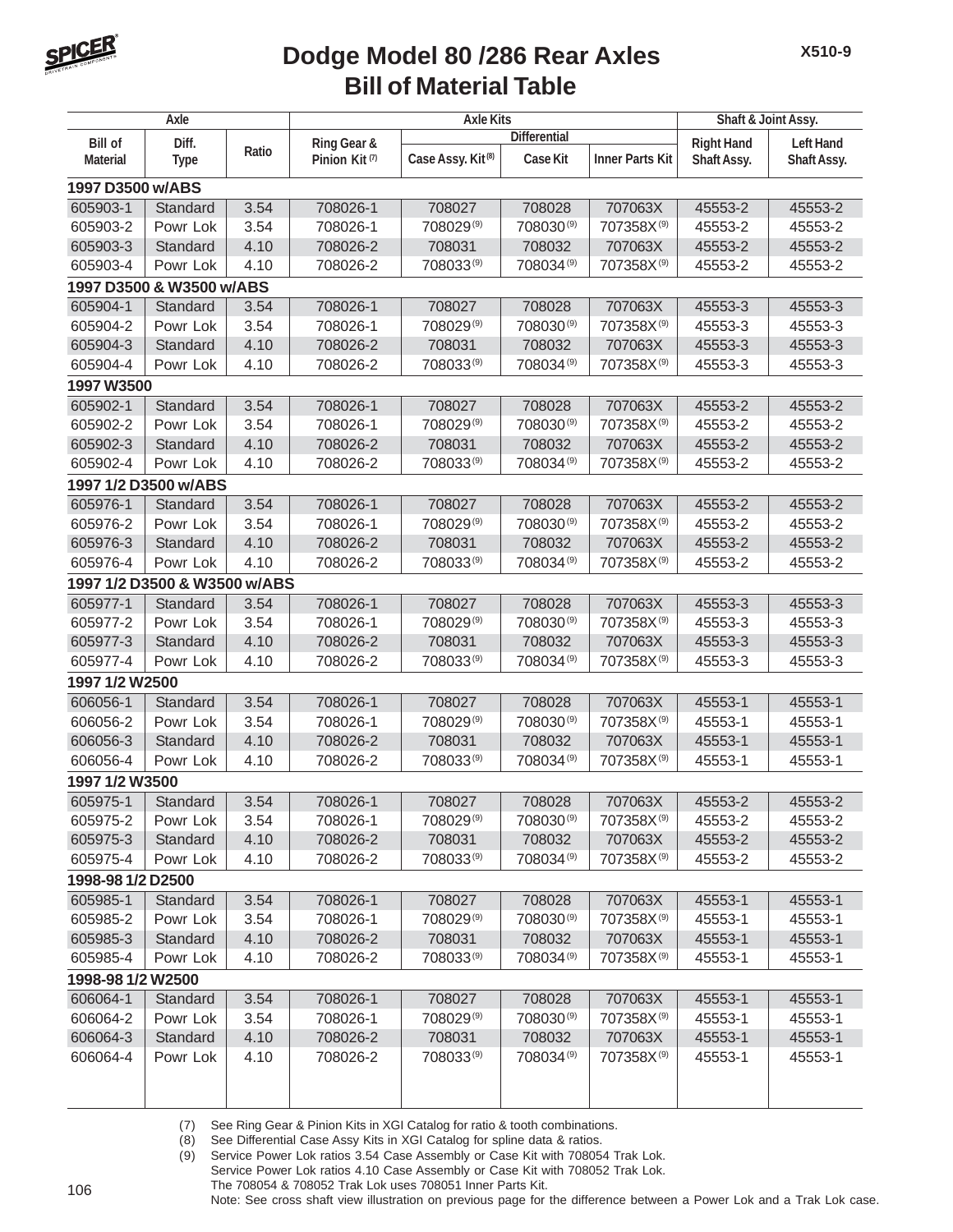

|                                                             | Axle                            |              |                           | <b>Axle Kits</b>              |                     |                                       | Shaft & Joint Assy. |                    |  |  |  |
|-------------------------------------------------------------|---------------------------------|--------------|---------------------------|-------------------------------|---------------------|---------------------------------------|---------------------|--------------------|--|--|--|
| <b>Bill of</b><br>Diff.<br>Ratio<br><b>Material</b><br>Type |                                 | Ring Gear &  |                           | <b>Differential</b>           |                     | <b>Right Hand</b><br><b>Left Hand</b> |                     |                    |  |  |  |
|                                                             |                                 |              | Pinion Kit <sup>(7)</sup> | Case Assy. Kit <sup>(8)</sup> | Case Kit            | <b>Inner Parts Kit</b>                | Shaft Assy.         | Shaft Assy.        |  |  |  |
|                                                             | 1998-98 1/2 D3500 w/ABS         |              |                           |                               |                     |                                       |                     |                    |  |  |  |
| 605983-1                                                    | Standard                        | 3.54         | 708026-1                  | 708027                        | 708028              | 707063X                               | 45553-2             | 45553-2            |  |  |  |
| 605983-2                                                    | Powr Lok                        | 3.54         | 708026-1                  | 708029(9)                     | 708030(9)           | 707358X(9)                            | 45553-2             | 45553-2            |  |  |  |
| 605983-3                                                    | Standard                        | 4.10         | 708026-2                  | 708031                        | 708032              | 707063X                               | 45553-2             | 45553-2            |  |  |  |
| 605983-4                                                    | Powr Lok                        | 4.10         | 708026-2                  | 708033(9)                     | 708034(9)           | 707358X(9)                            | 45553-2             | 45553-2            |  |  |  |
|                                                             | 1998-98 1/2 D3500 & W3500 w/ABS |              |                           |                               |                     |                                       |                     |                    |  |  |  |
| 605984-1                                                    | Standard                        | 3.54         | 708026-1                  | 708027                        | 708028              | 707063X                               | 45553-3             | 45553-3            |  |  |  |
| 605984-2                                                    | Powr Lok                        | 3.54         | 708026-1                  | 708029(9)                     | 708030(9)           | 707358X <sup>(9)</sup>                | 45553-3             | 45553-3            |  |  |  |
| 605984-3                                                    | Standard                        | 4.10         | 708026-2                  | 708031                        | 708032              | 707063X                               | 45553-3             | 45553-3            |  |  |  |
| 605984-4                                                    | Powr Lok                        | 4.10         | 708026-2                  | 708033(9)                     | 708034(9)           | 707358X(9)                            | 45553-3             | 45553-3            |  |  |  |
| 1998-98 1/2 W3500                                           |                                 |              |                           |                               |                     |                                       |                     |                    |  |  |  |
| 605982-1                                                    | Standard                        | 3.54         | 708026-1                  | 708027                        | 708028              | 707063X                               | 45553-2             | 45553-2            |  |  |  |
| 605982-2                                                    | Powr Lok                        | 3.54         | 708026-1                  | 708029(9)                     | 708030(9)           | 707358X(9)                            | 45553-2             | 45553-2            |  |  |  |
| 605982-3<br>605982-4                                        | Standard<br>Powr Lok            | 4.10<br>4.10 | 708026-2<br>708026-2      | 708031<br>708033(9)           | 708032<br>708034(9) | 707063X<br>707358X <sup>(9)</sup>     | 45553-2<br>45553-2  | 45553-2<br>45553-2 |  |  |  |
|                                                             |                                 |              |                           |                               |                     |                                       |                     |                    |  |  |  |

<sup>(7)</sup> See Ring Gear & Pinion Kits in XGI Catalog for ratio & tooth combinations.

<sup>(8)</sup> See Differential Case Assy Kits in XGI Catalog for spline data & ratios.

<sup>(9)</sup> Service Power Lok ratios 3.54 Case Assembly or Case Kit with 708054 Trak Lok. Service Power Lok ratios 4.10 Case Assembly or Case Kit with 708052 Trak Lok. The 708054 & 708052 Trak Lok uses 708051 Inner Parts Kit. Note: See cross shaft view illustration on previous page for the difference between a Power Lok and a Trak Lok case.